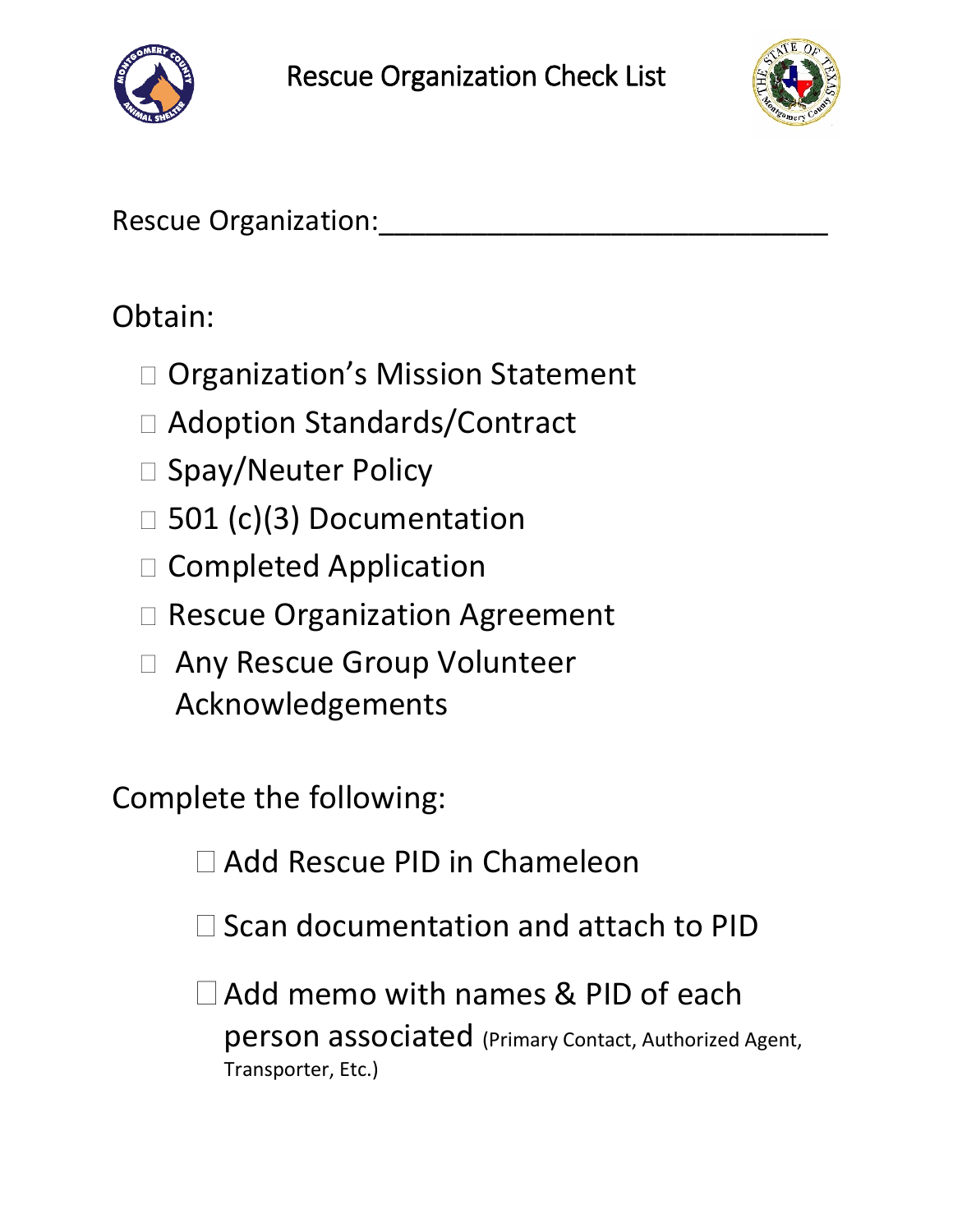

### **Rescue Group Application**



#### **Rescue Organization**

| How many volunteers do you currently utilize? __________________________________ |                                                                                                                                                                |
|----------------------------------------------------------------------------------|----------------------------------------------------------------------------------------------------------------------------------------------------------------|
| How does your group house rescue animals? $\Box$ Group Facility                  | $\Box$ Foster Homes $\Box$ Boarding Facility                                                                                                                   |
| What additional support can your group provide MCAS?                             |                                                                                                                                                                |
| $\Box$ Transfer Sick, Injured Animals $\Box$ Moms and Puppies/Kittens            | $\Box$ Pregnant Animals                                                                                                                                        |
| $\Box$ Temperament Evaluation                                                    | $\Box$ Program/Initiative(s) Support<br>$\Box$ Parvo Puppies                                                                                                   |
|                                                                                  |                                                                                                                                                                |
| Does your group accept mixed breeds? $\Box$ Yes                                  | $\square$ No                                                                                                                                                   |
| Are all animals altered prior to adoption? $\square$ Yes                         | $\Box$ No                                                                                                                                                      |
| Which veterinarians(s) does your group utilize?                                  |                                                                                                                                                                |
|                                                                                  |                                                                                                                                                                |
|                                                                                  |                                                                                                                                                                |
|                                                                                  | Please include a copy of your Adoption Application, Adoption Contract, Mission Statement, Spay/Neuter Policy and 501(c)(3)                                     |
|                                                                                  |                                                                                                                                                                |
|                                                                                  |                                                                                                                                                                |
|                                                                                  | IMPORTANT: Your organization's Name, Website, and Main Group Email, will be made available on the Rescue Partner Listing for<br>public access via our website. |

**Return Application & supporting documents to: [mcassist@mctx.org](mailto:mcassist@mctx.org) or to 8535 SH 242, Conroe, TX 77385**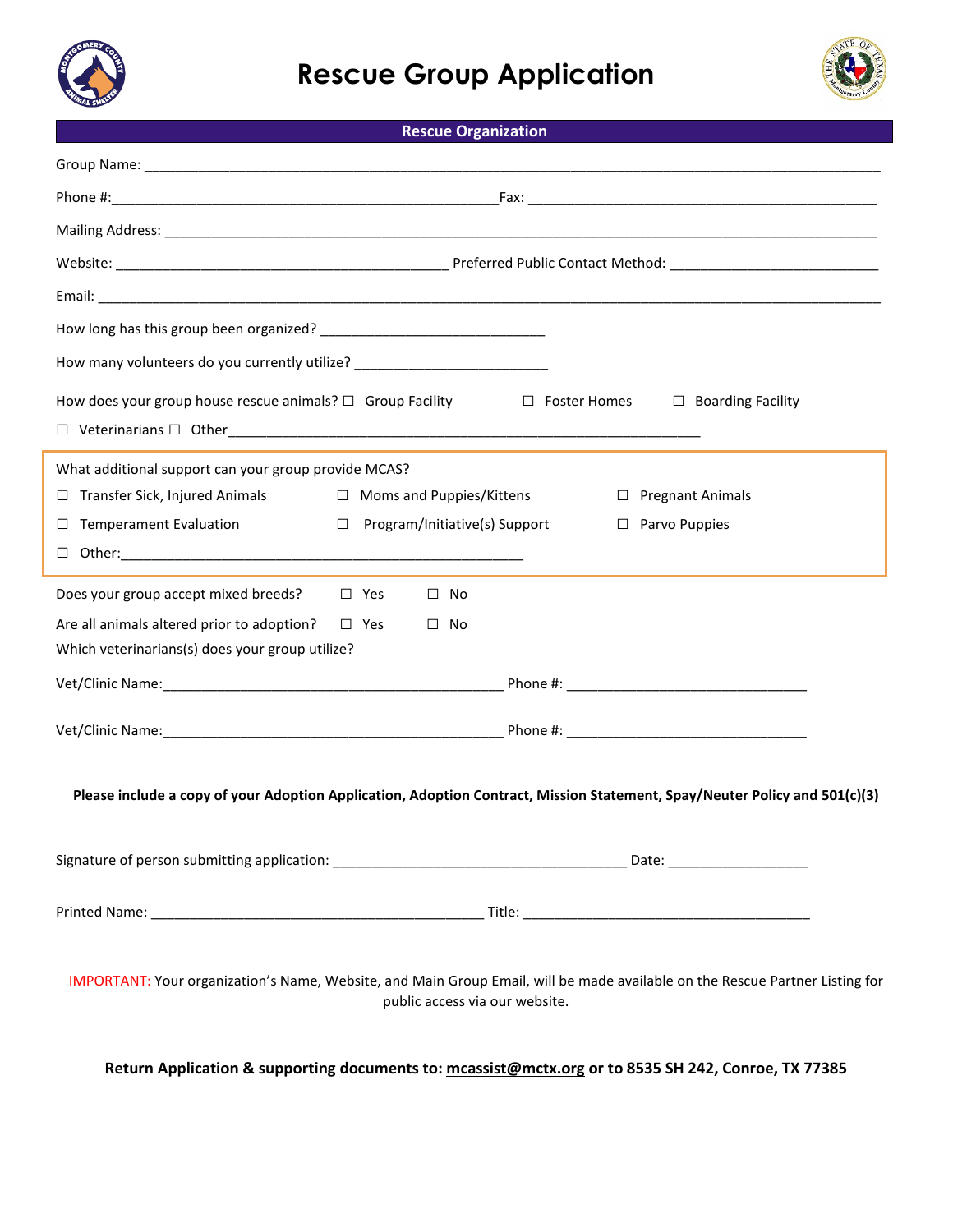#### *Please list persons authorized by the rescue organization.*

**Primary Contact:** The organization's representative (Director, President, or Board Member) authorized to make changes to the organization's contact information and authorized agents and transporters.

**Authorized Agent:** May contact MCAS about animals to tag and/or pull.

**Transporter:** Picks up animals from MCAS. Arrangements are made by Primary Contact(s) or Authorized Agent(s).

| Email Address: 1988 and 2008 and 2008 and 2008 and 2008 and 2008 and 2008 and 2008 and 2008 and 2008 and 2008 and 2008 and 2008 and 2008 and 2008 and 2008 and 2008 and 2008 and 2008 and 2008 and 2008 and 2008 and 2008 and |                                         |                    |
|-------------------------------------------------------------------------------------------------------------------------------------------------------------------------------------------------------------------------------|-----------------------------------------|--------------------|
|                                                                                                                                                                                                                               |                                         |                    |
|                                                                                                                                                                                                                               |                                         |                    |
|                                                                                                                                                                                                                               |                                         |                    |
|                                                                                                                                                                                                                               |                                         |                    |
|                                                                                                                                                                                                                               |                                         |                    |
| Email Address:                                                                                                                                                                                                                |                                         |                    |
|                                                                                                                                                                                                                               |                                         |                    |
| Name: 2008 2010 2021 2022 2023 2024 2022 2022 2023 2024 2022 2023 2024 2022 2023 2024 2022 2023 2024 2025 2026                                                                                                                | □ Authorized Agent<br>□ Primary Contact | □ Transporter Only |
|                                                                                                                                                                                                                               |                                         |                    |
|                                                                                                                                                                                                                               |                                         |                    |
|                                                                                                                                                                                                                               |                                         |                    |
|                                                                                                                                                                                                                               |                                         |                    |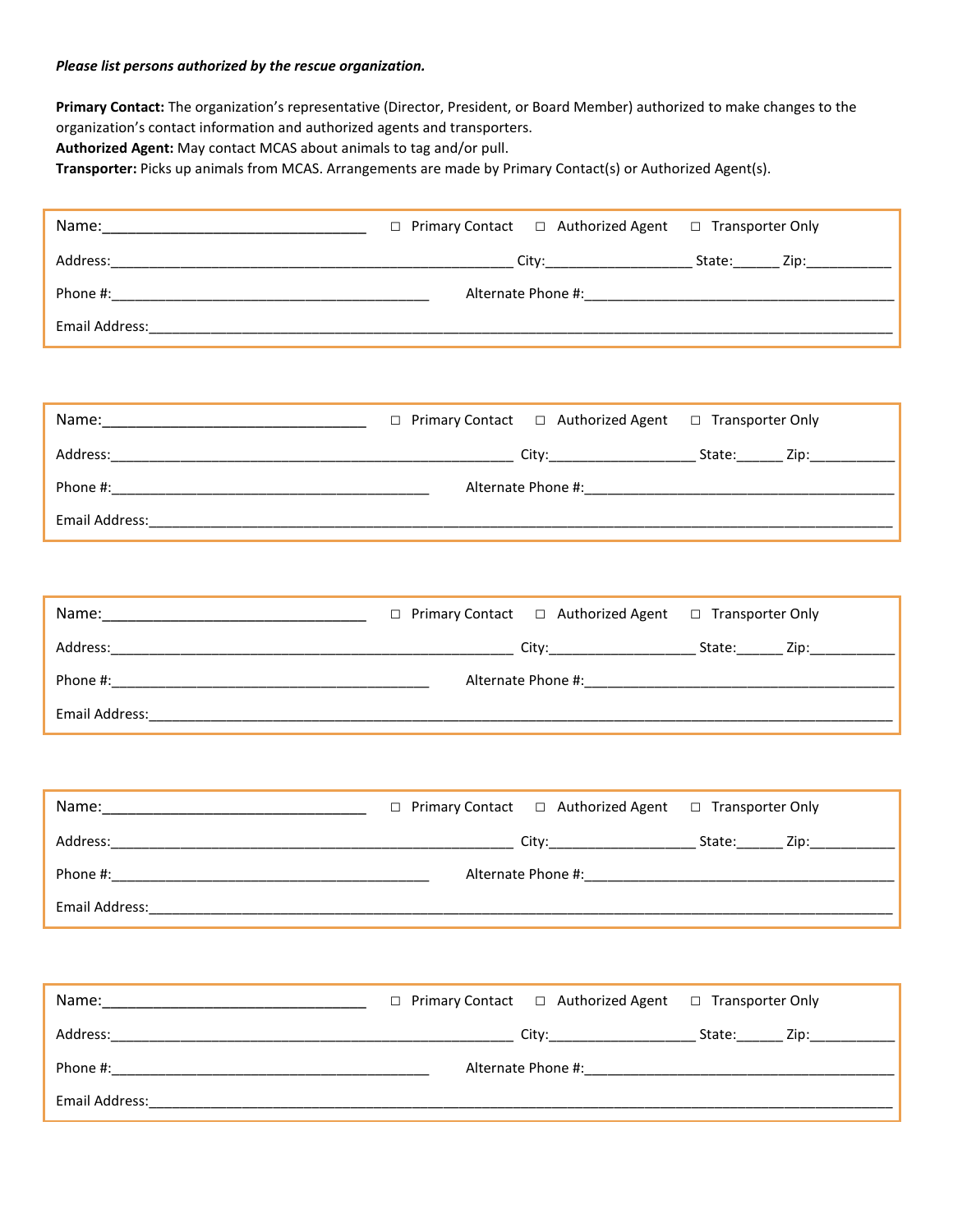# Rescue Organization Agreement<br>Montgomery County Animal Shelter



8535 Highway 242 Conroe, TX 77385



This Rescue Organization Agreement is made by and between the Montgomery County Animal Shelter (hereafter referred to as "MCAS") and the undersigned rescue organization (hereafter referred to as "Rescue Group"). The Rescue Group shall be a current non-profit organization as defined in Section 501(c)(3) of the IRS Code with written proof of such status from the Federal Department of the Treasury Internal Revenue Service. Alternately, the MCAS Director or Director's designee may authorize temporary approval to a Rescue Group that has applied for such status.

#### Agreement Terms

- 1. The Rescue Group will provide MCAS with written proof of its current Federal Department of the Treasury Internal Revenue Service 501(c)(3), non-profit or not for profit status prior to any animal(s) being released by MCAS to the Rescue Group.
- 2. Representatives will be required to provide their driver's license or other official identification at the time of transfer. The Director, President or Founder of the Rescue Group may request to change a representative of their organization by submitting such request in writing.
- 3. All costs associated with any medical services shall be the responsibility of the Rescue Group.
- 4. By accepting possession of any animal from MCAS, the Rescue Group agrees to indemnify, defend and hold MCAS, Montgomery County, their director, agents, volunteers, and employees harmless from any and all claims, damages, losses, causes of action and demands, expert witness fee, reasonable attorney fees and other related costs and expenses incurred in connection with or in any manner arising out of, or related to, this Rescue Organization Agreement.
- 5. The Rescue Group agrees to place their interest request for an animal via email to mcassist@mctx.org. The email should contain the requestor name, group name, animal ID number(s), contact phone number, date & time of pickup and any related notes.
- 6. MCAS will process tags according to the date and time received. If two or more rescues are interested in the same animal it will be tagged to the Rescue Group that emailed first. For animals currently in the stray hold period, the tag will be good until the close of business the day *after* the stray hold ends. For animals not currently in the stray hold period, the tag will be good until the close of business the day after the hold is confirmed. If an adopter enters the Shelter and requests an animal that has been tagged for rescue, the rescue will take precedence. MCAS will however reach out to the Rescue Group and see if they are willing to rescind the tag hold for an adopter. An animal may be held longer than the next business day if, after the expiration of the tag, no other rescue has requested a tag or no one else has expressed an interest to adopt the animal. The Rescue Group agrees that animals still in the possession of MCAS 1 day after the hold expires will be available to the public for adoption. The Rescue Group agrees that placing a pet into a home is always the best option for a homeless animal.
- 7. The Rescue Group requesting transfer and agreeing to take a specific animal(s) agrees to pick up the animal(s) from MCAS on the agreed time and date within 1 day of the request or stray hold period ending time. Failure to follow through with the transfer of the animal(s) may result in transferring the animal(s) to another rescue group, the animal(s) being adopted, or if necessary, humane euthanasia.
- 8. The Rescue Group shall arrange all transportation of the animal(s) no later than 5:30 pm on the designated day unless other provisions have been made and approved by MCAS staff.
- 9. The Rescue Group agrees and recognizes that the purpose of a rescue is to place animal(s) in a good adoptive home. Warehousing, breeding, or mass kenneling operations, etc., are deemed to be unsuitable placements. The Rescue Group also agrees to perform appropriate screening of adoptive and foster homes prior to animal placement.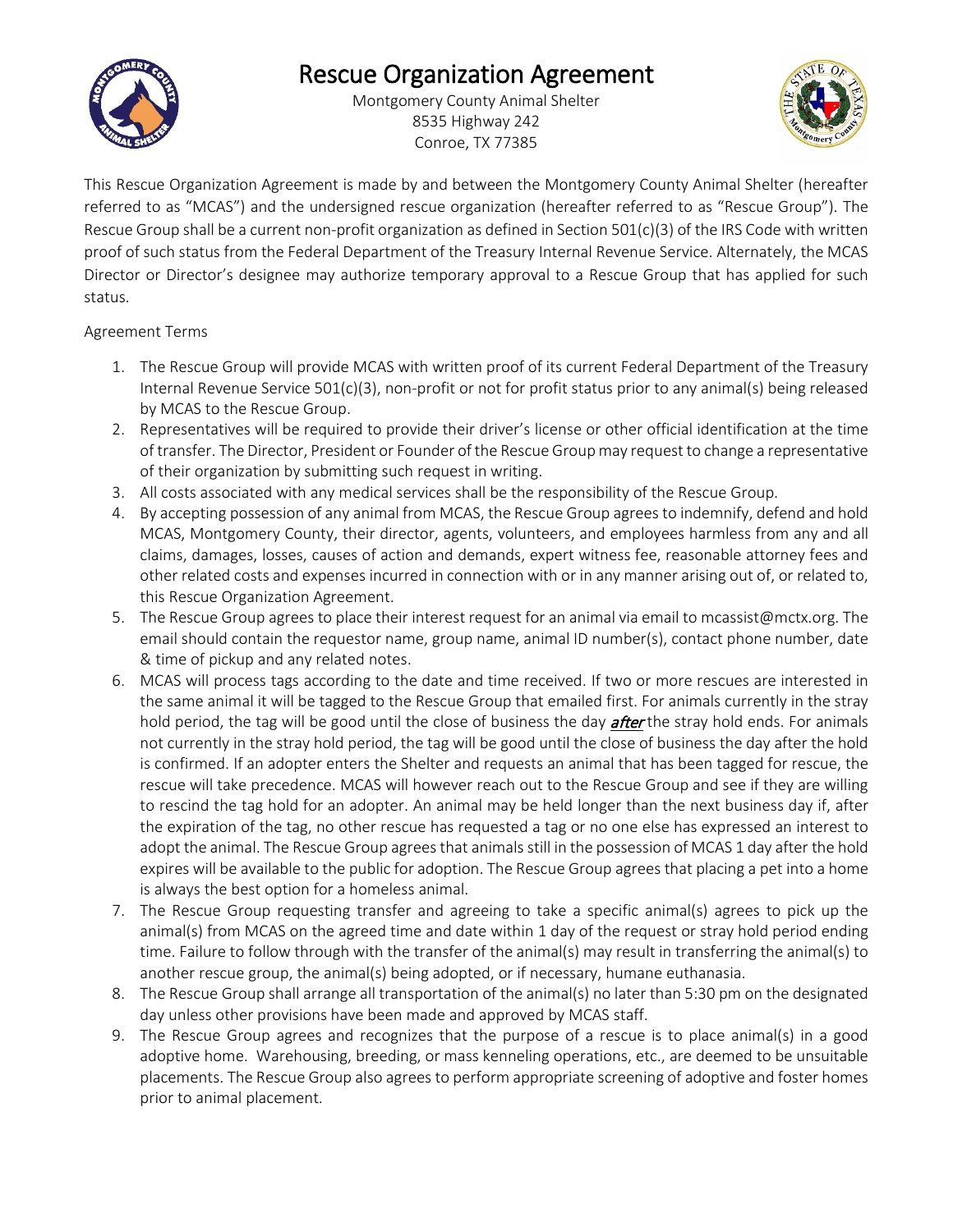- 10. The Rescue Group shall provide animals transferred from MCAS with a healthy, clean, and safe environment and shall provide the animals with necessary and prompt veterinary care, nutrition, water, and shelter at the Rescue Group's expense. In the interest of protecting the health, safety, and welfare of animals and people, the Rescue Group agrees to allow MCAS to inspect the animals and housing facilities or foster homes when requested. Such inspections shall be made during reasonable hours and at times when the owner or operator of the home/facility are present and with such frequency as MCAS deems appropriate. The inspections may be made without prior notice to the owner or operator. Willful refusal on the part of the owner or operator to allow such inspections may result in MCAS terminating this agreement with the Rescue Group and return of any rescued animals to MCAS.
- 11. The Rescue Group agrees that the animal(s) will not be abused, treated cruelly, neglected, or subjected to any experiments. The animal will not be attack or guard trained, or used in any manner of animal fighting.
- 12. The Rescue Group agrees to not give, sell, lend or otherwise transfer ownership of animals to laboratories, breeding operations, non-animal placement corporations, etc.
- 13. The Rescue Group and their representative(s) agree to ensure effective customer service by respecting the public's right to privacy and to not interfere with the conduct of business between the public and MCAS staff while on MCAS property or at MCAS sponsored event(s). All Rescue Groups and their representatives agree to conduct themselves in a professional manner at all times while at MCAS and respect all restricted areas. Furthermore, the group and their representatives will respect and appropriately, address MCAS employees at all times, and maintain positive and open communications when interacting with MCAS staff and volunteers either in person, via telephone, social media or email. The Rescue Group agrees that in order to facilitate our common goal of rescuing and helping pets, representatives of the Rescue Group will make a concerted effort to post on social media platforms positive comments regarding the MCAS, MCAS staff, volunteers, board members, operations and animals.
- 14. The Rescue Group acknowledges that no director, operator, staff or animal caregiver of the Rescue Group has been convicted of or entered a plea of nolo contendere to animal cruelty, animal neglect, animal abandonment, or any other crime involving an animal. By signing this agreement you agree the Rescue Group will research the background of all volunteers and shall perform its due diligence before allowing any rescue group volunteer to actively participate in the MCAS Rescue Program.
- 15. The Rescue Group understands that MCAS is a County open admission shelter that accepts all domestic animals brought to MCAS. Therefore, there is a constant demand for animal housing space. Housing animals for Rescue Groups past the animal's available and/or hold dates causes a warehousing situation in which the health of animals may be placed in jeopardy. MCAS cannot always approve extended holds on animals for rescue groups until it is convenient for them to come transfer. MCAS will make reasonable efforts to work with rescue groups.
- 16. The Rescue Group understands that MCAS receives animals from various locations throughout the county. Furthermore, the Rescue Group understands that these animals come in varying degrees of health, and MCAS cannot and does not guarantee the health of any animal.
- 17. The Rescue Group understands that animals can be unpredictable and MCAS cannot anticipate or insure against any conduct of animals adopted from the MCAS. The Rescue Group acknowledges that MCAS has not made through its agents, volunteers, or employees, any warranties regarding the future condition, temperament, or conduct of the animal. The Rescue Group hereby accepts the animal(s) as is, assume all risks and responsibilities associated with possession and/or ownership of the animal(s), including bites, and the Rescue Group hereby fully and completely releases, indemnifies and holds harmless MCAS, Montgomery County, its directors, officers, volunteers, agents, servants, and employees from any claim, cause of action or liability of any sort or nature, whether known or unknown, directly arising out of or in connection with the adoption, care, possession, or ownership, maintenance, retention, temperament, conduct or condition of the animal(s).
- 18. If an animal, even in the stray holding period, is irremediably suffering, the medical staff may authorize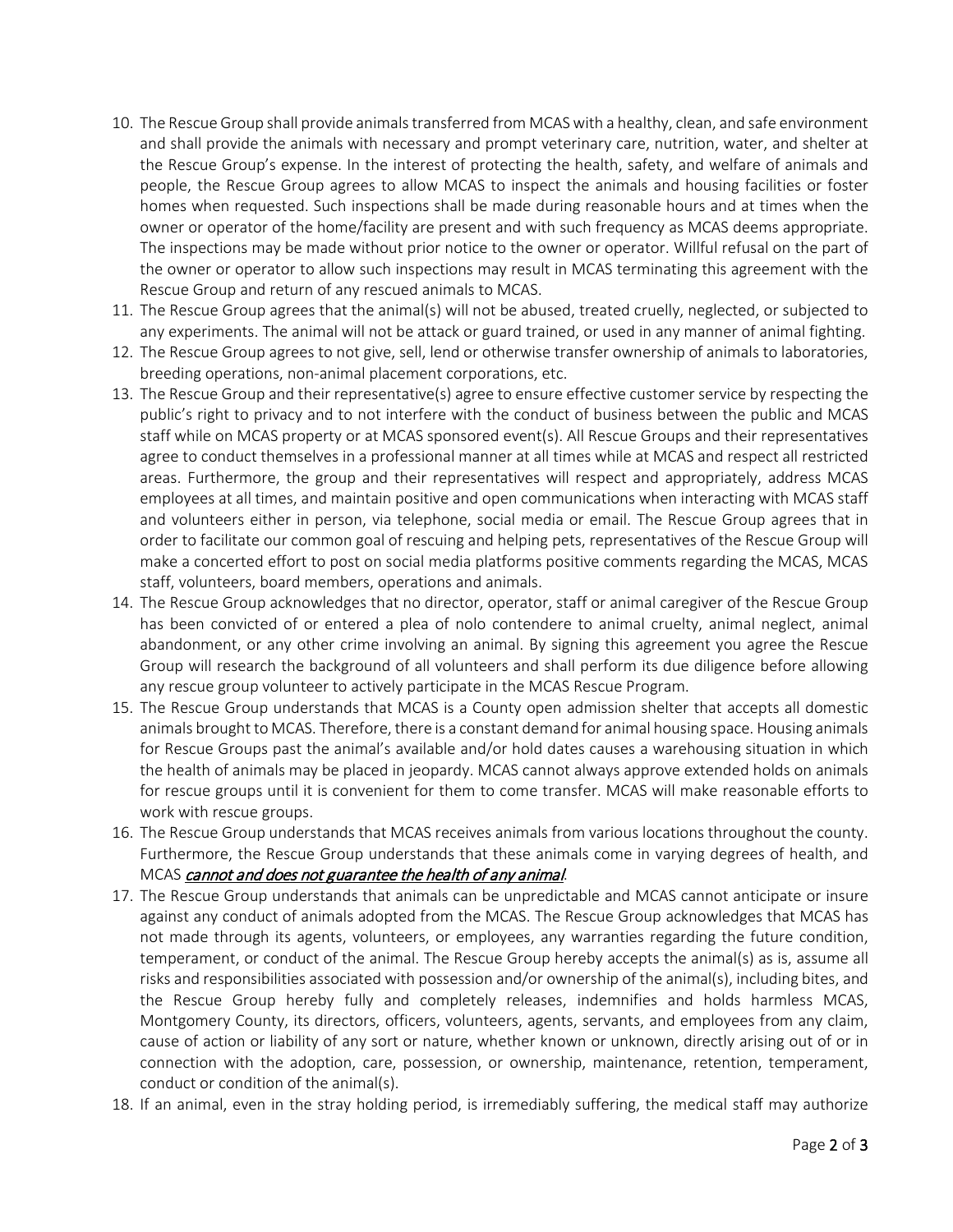euthanasia even if the Rescue Group has previously expressed interest in the animal. This decision will be made by a Texas licensed veterinarian. Although MCAS will make every effort to contact the Rescue Group before euthanasia to identify an alternative outcome for the animal, MCAS reserves the right to euthanize any animal for humane reasons. Alternatively, if there is a possibility the Rescue Group can facilitate the immediate transfer of the animal and provide the necessary care, the Rescue Group will be given an opportunity to process such a transfer. In these situations, it is expected the Rescue Group shall promptly arrive at MCAS to transfer the animal.

- 19. The Rescue Group understands and acknowledges no compensation or remuneration will be provided as part of their participation in this program. This includes directly to the organization or any representatives or volunteers participating on behalf of the organization.
- 20. If an animal is not altered at the time of release, pursuant to the provisions of the Texas Health and Safety Code § 828.002, the Rescue Group agrees and commits to have the animal altered prior to adoption. Failure to do so may result in the Rescue Group being suspended or terminated from taking animals.
- 21. The Rescue Group understands and agrees that failure to comply with any of the terms and conditions listed herein may result in termination of this agreement.

I acknowledge receiving the Montgomery County Animal Shelter ("MCAS") Rescue Handbook. I understand that it is my responsibility to familiarize myself with these policies and follow them accordingly. I am aware that MCAS's policies are available to me upon request and will ensure all representatives of my organization are provided a copy and have ongoing access to a copy of this handbook. In addition, I confirm that I have received, read and understood the Rescue policies.

By signing this agreement, I on behalf of the Rescue Group I represent, agree to abide by the terms set above. I agree to conduct my activities in accordance with MCAS rescue policies and procedures and understand that breach of these standards by myself or any representative of my organization may result in suspension or termination of this agreement, ending any transfer of animals.

| (Signature)                  | Name (Printed) |
|------------------------------|----------------|
| Title                        | Date           |
| MCAS Coordinator (Signature) | Name (Printed) |
| Rescue Organization Name     |                |